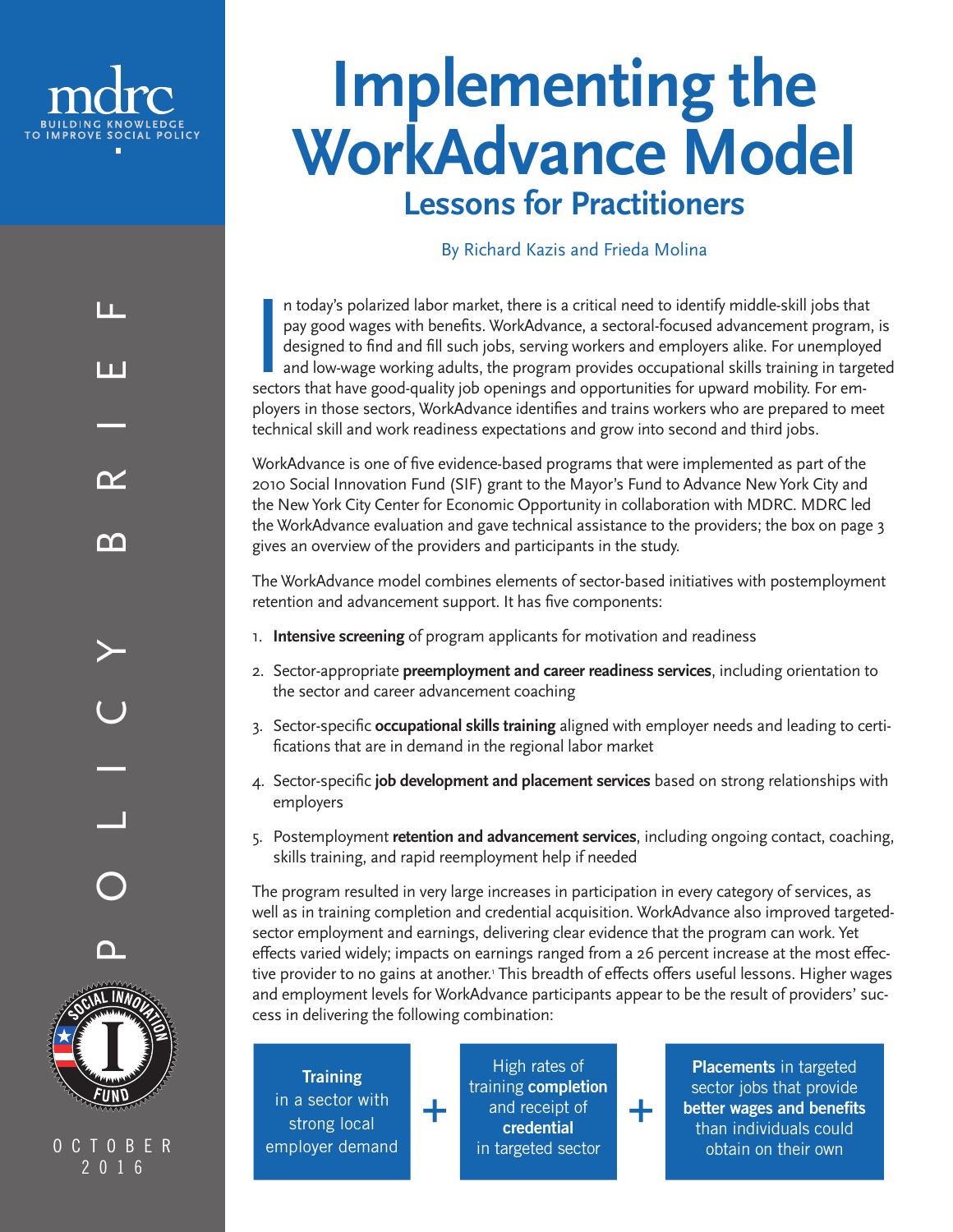This brief offers lessons from MDRC's experi ence evaluating WorkAdvance and advice from leaders and staff members at the four providers involved in the study. 2

#### **T R A I N I N G I N A S E C T O R W I T H S T R O N G L O C A L DEMAND**

The first step in launching an initiative like WorkAdvance is to ensure that planners iden tify one or more industry sectors that meet the following criteria:

- Demonstrate high current demand for work ers to fill middle-skill and entry-level jobs with opportunities for advancement
- Expect candidates for those jobs to possess skills that can be gained from short-term technical training (without necessarily requir ing a college degree)
- Pay qualified hires more than they would be able to earn without training

Once the sector is identified, providers must ensure that the training program meets the specific needs of local employers in that sector.

#### *How Should Providers Identify Industry Sectors to Target?*

#### **Look for sectors where employer demand is strong for entry-level or middle-skill employees and relatively short-term training is needed.**

Identifying the local sectors best suited to benefit from an initiative like WorkAdvance requires finding the "sweet spot" that bal ances the needs of employers in industries that have high demand with the capability of program developers to deliver appropriate training and support. Training needs cannot be too extensive to fulfill (such as a two- or four-year nursing degree), and projected job openings cannot be so few that the costs of program development and operations are prohibitive.

The best targets are sectors that are grow ing and are important to the local economy. Educational and skill barriers to entry should be relatively low, but potential new hires should be expected to have some short-term technical training and industry know-how. The sector job categories that generate the largest earnings gains will be those where wages are higher than what participants could secure on their own without training.

#### **Combine real-time labor market data and deep employer knowledge to generate the most useful demand information.**

Up-to-date, accurate labor market data are criti cal for identifying appropriate sectors to target; but to make sound decisions, practitioners need information that is local and granular. Bu reau of Labor Statistics projections, while easy to secure, are of limited use beyond a broad ini tial assessment of potential targets. Real-time labor market information from companies such as Monster or Burning Glass is much more helpful, since it is based on current demand, not past trends and modeled projections. Fairly informal analysis of available Internet job post ing data (on Indeed or Monster, for example) helped several WorkAdvance providers winnow potential local sectors.

Ultimately, however, choosing the right sector and specific job categories to target for training depends on close working relationships with regional employers in high-growth sectors and with organizations that understand employer needs. There is no substitute for employers' own assessments: Program developers should rely more on employer intelligence than on el egant labor market analyses when making their final sector selection.

Towards Employment in northeast Ohio found industry association meetings to be a good place for honest conversations about changing labor markets and about employer recruiting and retention "pain points." Ac cording to a Madison Strategies Group staff member in Tulsa, the most effective way to assess opportunities is to ask employers "where they hurt," what specific frustrations they are experiencing in trying to hire. This line of questioning can help identify subsec tors or niches where the regional pipeline is particularly ineffective — resulting in em -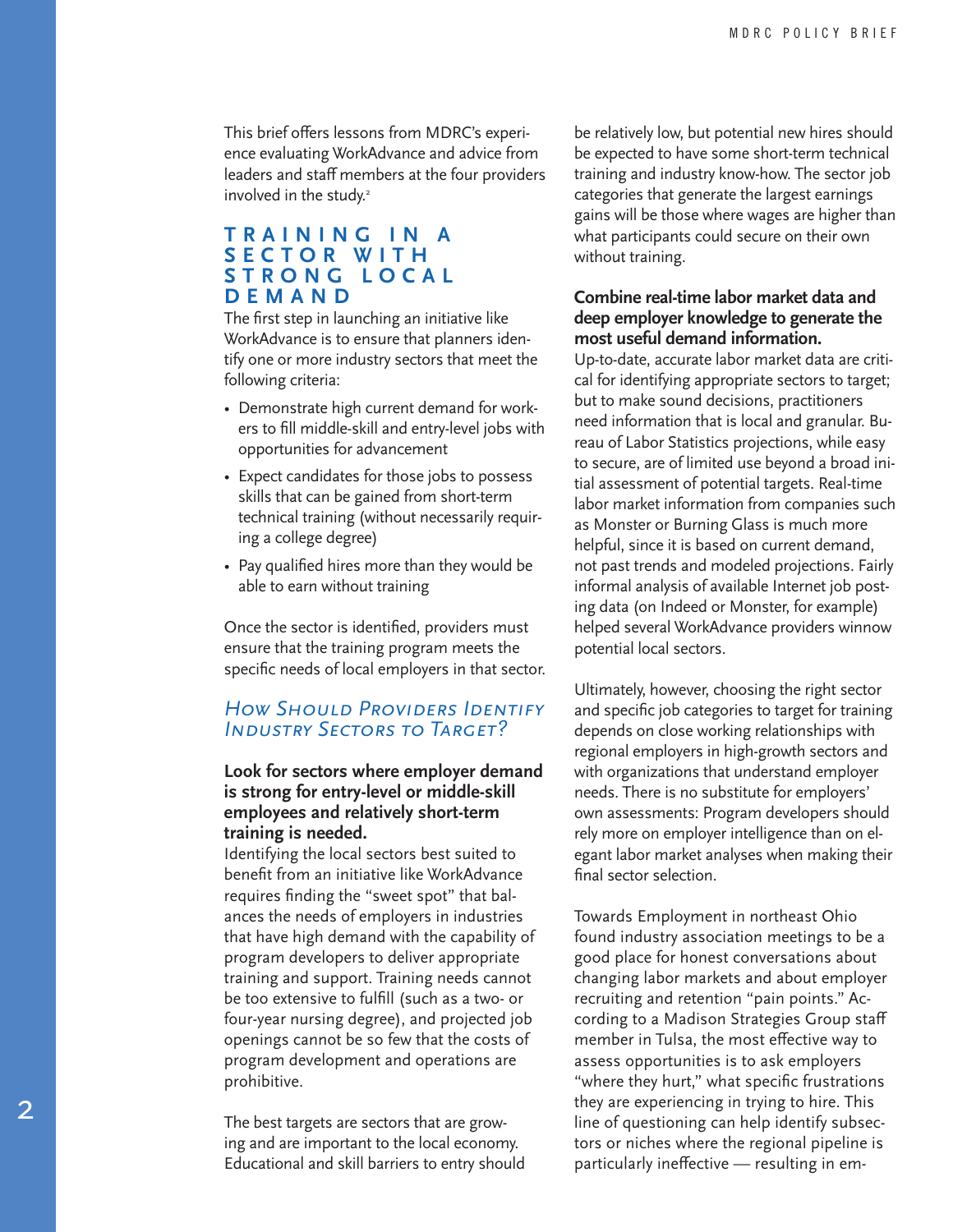ployer willingness to pay a wage premium to workers with appropriate preparation.

#### **Consider the current state of training programs, population characteristics, and the interests of local stakeholders.**

While sector selection should be guided by careful analysis of labor market demand and the provider's ability to deliver a quality program, the "supply side" context (including characteristics of both the population and training providers) cannot be ignored: Is the demand for quality, affordable training already being met by existing organizations and schools? Do local poverty and unemployment rates justify developing a sectoral program? Similarly, a thoughtful stakeholder assessment is needed: Is there sufficient business, civic, and political interest to warrant launching such a program?

Per Scholas uses these questions to frame its decision-making process:

- Which sectors look like they have strong demand for workers with some technical skill?
- Are there enough job openings to justify developing a sector-based training program (three to four job openings per trainee)?
- Do existing education providers already have sufficient training slots to meet employer needs? If not, do they have the capacity to increase slots?
- Is there sufficient public and private support for a training and placement program in this sector?

#### *How Can Program Developers Ensure That Training Is Aligned with Employer Needs?*

At all WorkAdvance sites, targeted sector employers play an active role in the design of the training program (and often in aspects of its delivery). Technical skills training is critical; but so, too, is training in work readiness and other "soft" skills required for success in the sector's workplace culture. Some providers turn to outside experts such as community colleges and community-based organiza-

# THE WORKADVANCE DEMONSTRATION

Four providers were part of MDRC's randomized controlled trial of WorkAdvance, launching programs in a range of sectors in 2011.

| <b>PROVIDER</b>                 | <b>LOCATION</b>      | SECTOR(S)                        |
|---------------------------------|----------------------|----------------------------------|
| <b>Madison Strategies Group</b> | Tulsa                | Transportation,<br>manufacturing |
| Per Scholas                     | New York City        | Information<br>technology        |
| <b>St. Nicks Alliance</b>       | <b>New York City</b> | Environmental<br>remediation     |
| Towards Employment              | Northeast Ohio       | Health care,<br>manufacturing    |

WorkAdvance targeted unemployed and low-wage workers with a family income below 200 percent of the federal poverty line. Almost all participants entered with a high school diploma or equivalent; roughly 20 percent had earned a college credential. Yet participants had significant barriers to employment: Only one in five was working; over a third had been unemployed for at least seven months before enrolling in WorkAdvance; and one in four had a criminal conviction.

The results confirm earlier studies showing that sectoral programs can increase earnings among low-income individuals. Detailed research findings, including a cost analysis, are available at www.mdrc.org.\* Longer-term follow-up data will be collected at the three-year and five-year points, and a full benefitcost analysis will be conducted.

\*Hendra et al. (2016).

tions for curriculum design; others develop employer-focused training in-house.

#### **Engage employers early, on their terms, and consult with them regularly on key aspects of design and delivery.**

Employers are not automatically drawn to participate in sectoral initiatives. They need to hear messages that reassure them that the effort will yield a stable source of quality hires. WorkAdvance providers have found a simple message to employers to be effective: "At no cost to your firm, you can shape this program to your specific needs."

Engaging employers should not be an afterthought. WorkAdvance providers favor front-end brainstorming that brings interest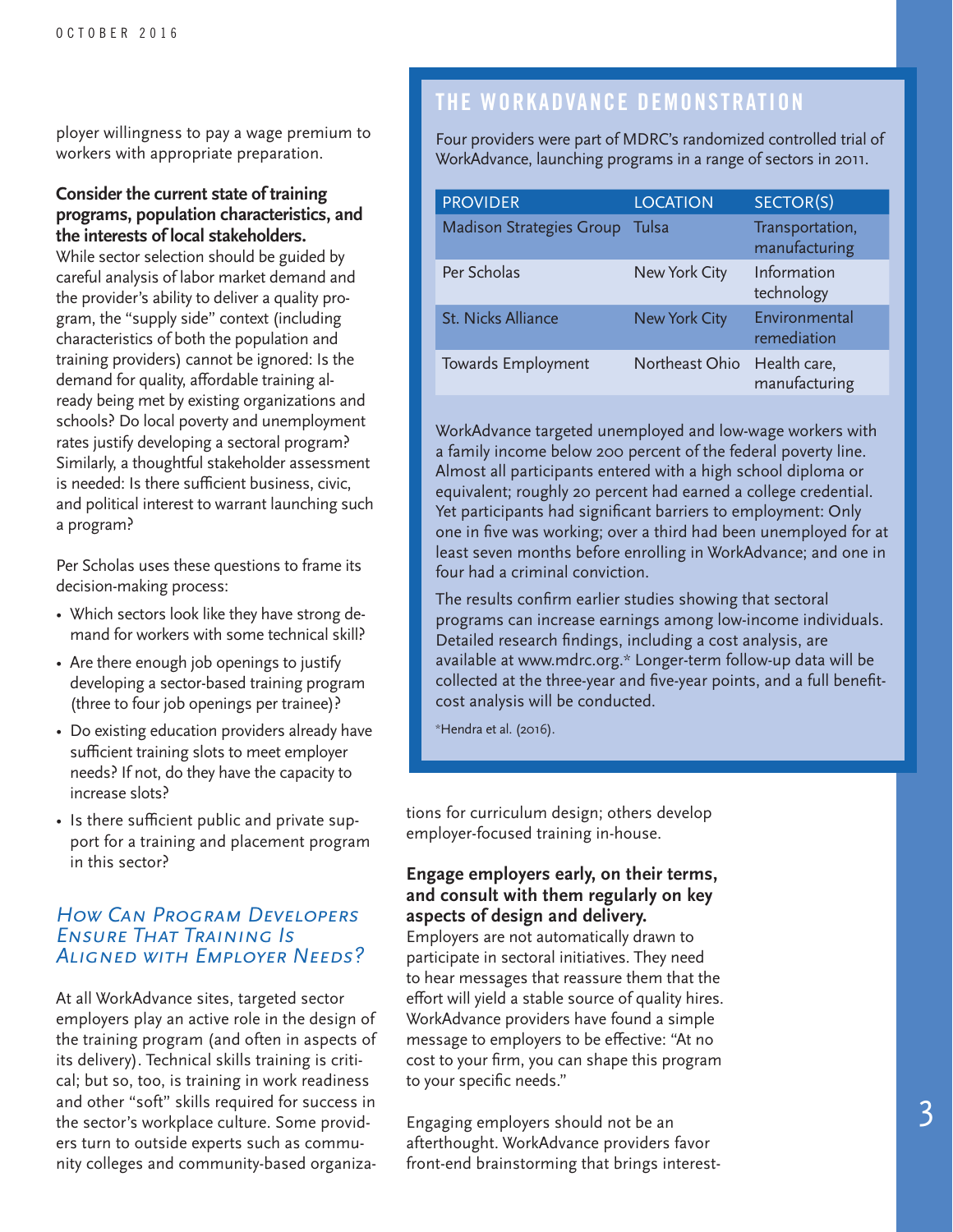ed employers together to share their views: What should the curriculum include? Which curricular units might not be essential? If possible, at least some employer partners should assess the relevance of each section of a proposed curriculum and be encouraged to suggest additional or different content.

Tulsa employers advised Madison Strategies Group as it redesigned a two-year diesel me chanics degree program into a shorter certifi cate program. Employers identified skills in the traditional program that new hires were unlikely to use in their first two years on the job and advocated cutting those. Employ ers also suggested that additional training in mill and lathe skills and shop math would increase machining trainees' employability.

WorkAdvance providers developed a range of tactics for engaging employers. Some as sembled an employer advisory group — par ticularly including individuals with direct hiring responsibilities — to help identify technical and soft skills to be included in the curriculum. By specifying the characteristics of preferred appli cants and the skills profile of those likely to get hired, employers helped providers strengthen outreach strategies, the quality of the applicant pool, job development activities (that is, identi fying job openings and marketing participants for those jobs), and advancement support.

Employers were commonly asked to participate in program delivery — to come to class, intro duce their industry or firm, and explain their expectations of new employees. Employers at the Tulsa and northeast Ohio sites provided facilities tours so trainees could learn about the work environment they would be entering. The more that employers are involved in training delivery, the more likely it is that trainees will meet a future employer, program operators will stay up to date on industry trends, and employ ers will have accurate expectations of partici pant skills and readiness.

Per Scholas crafted a five-step sequence for progressive engagement of participating employers, starting with the opportunity to volunteer their expertise to program managers,

4

then advancing to providing feedback on the curriculum and applicants, taking a leadership role in an employer advisory group, committing to hire graduates, and investing corporate re sources to increase program size and improve its quality.

#### **Incorporate both technical and work readiness skills into training.**

At each site, WorkAdvance training empha sized both technical and work readiness skills. When participants lost their jobs, it was rarely because of technical failings: Perhaps they didn't show up predictably, or walked off the job without explanation, or had trouble manag ing anger. For this reason, training included coaching on workplace culture as well as the foundations of career readiness and advance ment. In general, the kinds of soft skills that employers prized — from punctuality to team work to clear communications — were generic and did not require customization to the sector. Still, employers want to lower the risk of a hir ing mistake in any way they can. Rather than generically "work ready" candidates, they want new hires with the requisite technical skills and a clear understanding of what is required to succeed in their particular workplace.

**Decide case by case whether to keep training in-house or rely on third parties.**

WorkAdvance providers took different ap proaches to training. Some built employerresponsive training programs in-house and some partnered with external providers. Keep ing it in-house allows for more control over the curriculum and greater flexibility to change and customize it, but organizations may not have the necessary staff or space, and third parties are often better equipped to design and deliver a high-quality curriculum. Madison Strategies Group had good industry relationships but lacked curricular development expertise, so the organization partnered with Tulsa Tech, a public technical school, to create its diesel mechanics certificate program. Per Scholas, on the other hand, developed its own information technology (IT) curriculum.

In the end, local conditions should dictate the choice: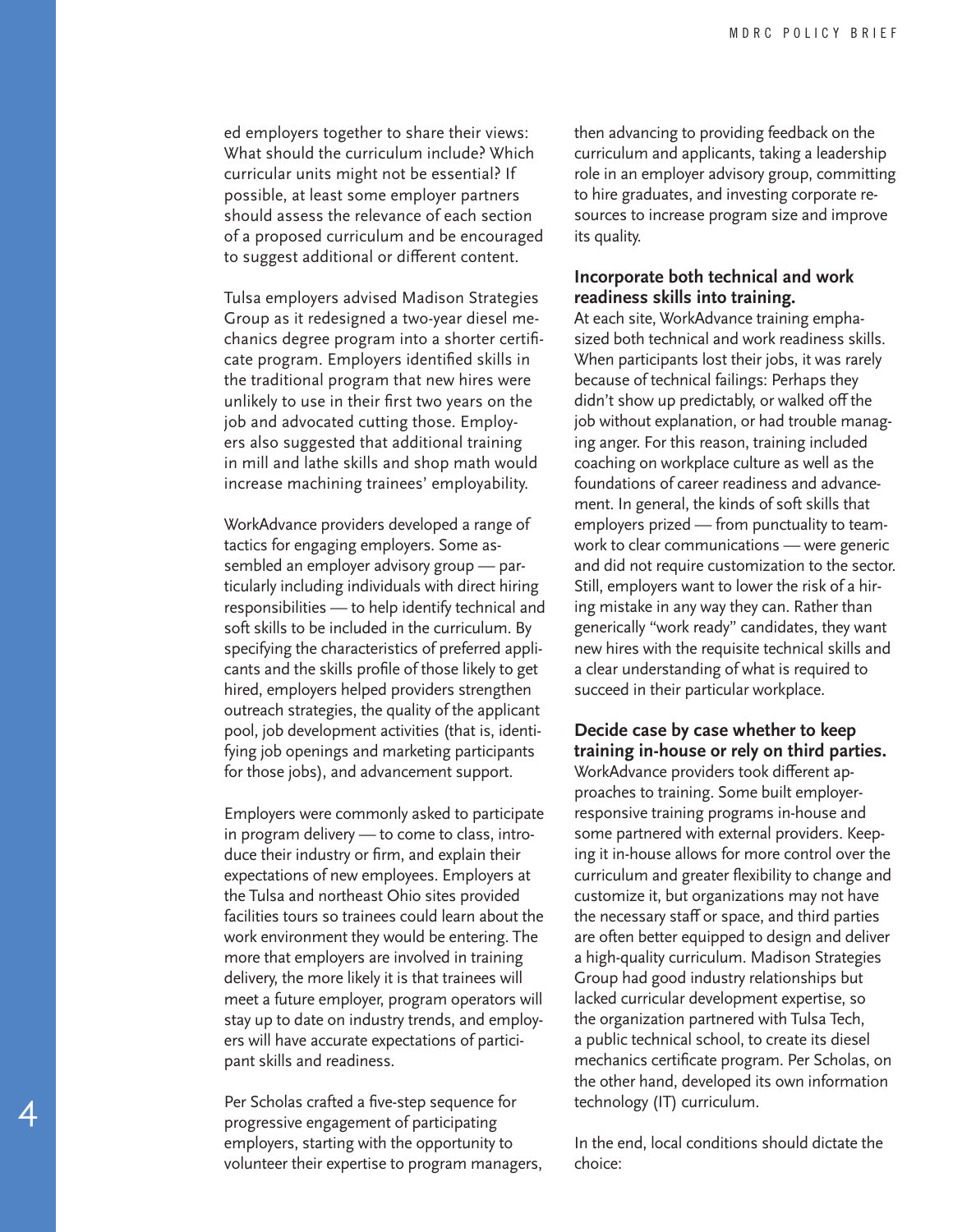- Do local training institutions have adequate quality and capacity?
- Do employers already trust certain local pro viders?
- Are third-party providers such as technical colleges willing to adapt curricula to meet employer requirements?
- Do ease of access and public transportation tip the balance toward training delivered inhouse or at another location?
- Does training require a special environment? It is relatively easy to set up IT training in an office setting, but an advanced manufactur ing program needs expensive, up-to-date equipment typically found only in a school or training facility.

#### **H I G H R A T E S O F T R A I N I N G C O M P L E T I O N W I T H CREDENTIALS**

Across all providers, WorkAdvance train ing completion rates were high. 3 Providers attribute this to innovations in recruitment, more intensive pretraining screening, and proactive support and reengagement during training.

#### *What Recruitment Strategies Help Providers Increase the Odds of Training Completion?*

#### **Tap new recruitment sources so that the applicant pipeline is robust and reaches potential participants who are a good fit for training.**

According to WorkAdvance providers, sec toral programs require more creative and intensive recruitment than traditional work force programs because of their emphasis on career advancement and on meeting employers' quality expectations. Using their usual referral strategies, some communitybased organizations were afraid that the high bar for eligibility would lead to rejection of too many applicants. (WorkAdvance had a relatively low rate of program acceptance, at 20 percent.) 4 Instead, WorkAdvance provid ers assigned dedicated recruiters to search

for individuals with a good chance of being interested in and succeeding in a sectoral program. Recruiters went to local community organizations, job fairs, and other venues where large numbers of potential partici pants congregated, looking in particular for low-income individuals who were working or seeking employment, had the requisite read ing and math background for the targeted sector, were interested in the industry, and saw upgrading their skills as a route to better employment and earnings. Providers also turned to new sources: Craigslist was helpful, and some providers used tech-savvy Inter net search engine optimization strategies. Per Scholas decided to partner with — and actively recruit at — large public institutions, including unemployment offices and public housing projects, in order to expand its ap plicant pool.

#### **Sharpen recruitment messages so that motivated individuals apply and know that the program is legitimate.**

Many community-based workforce pro grams highlight program logistics and de tails when recruiting but do not do enough to convince individuals of the value of sign ing up for training. WorkAdvance providers emphasize the importance of positive but realistic messages. Recruiters convey clearly both the benefits and the realities of enroll ing in a program like WorkAdvance: Persis tence can result in higher wages, but par ticipants first have to attend and complete a demanding training program. They focus on advancement from the outset, using career planning templates to structure goal setting and planning for advancement as early as applicant intake.

Potential participants in a no-cost program like WorkAdvance may need to be convinced that the opportunity is not a scam, since some are likely to have been recruited in the past by for-profit programs costing thousands of dollars. Offering free informa tion sessions or open houses for applicants and their families, as some providers did, can help recruits get to know and trust the organization.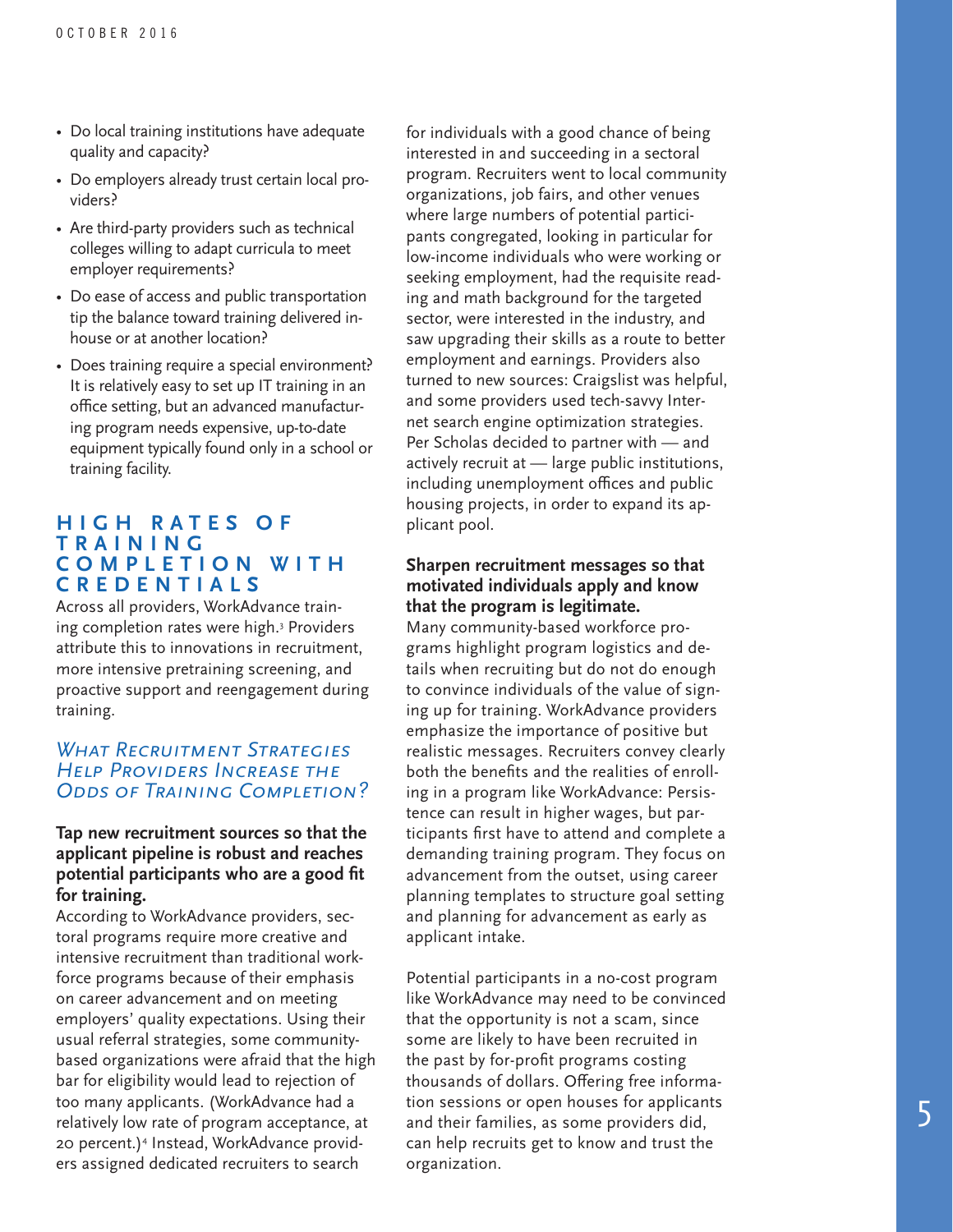#### *How Can Providers Screen Effectively Without Screening Out Applicants Who Could Succeed?*

Finding the right balance between meeting employer needs and helping low-income individuals expand their career options is not easy. Research on WorkAdvance found that the long-term unemployed or those who were only semiattached to the labor market when they first came to WorkAdvance benefited the most from participation.<sup>5</sup> This makes sense. If a program enrolls only individuals who could have secured the target job without additional training, then it is not adding significant value.

Yet if a program enrolls individuals without the ability to succeed in the training or on the job, it will lose employer support. Employers in a sectoral initiative need to feel confident that they will get a steady, predictable flow of qualified, motivated new hires. To that end, sectoral programs implement rigorous, trans parent screening procedures and set their admission standards higher than traditional workforce programs do. Rigorous screen ing also contributes to high training course completion rates.

#### **Use screening criteria that balance objective and subjective assessments of readiness.**

Screening at WorkAdvance sites combined objective eligibility criteria such as income guidelines and math and literacy test scores with subjective staff assessments of appli cants' barriers to employment and motivation to persevere. WorkAdvance employers insisted on certain screens: IT employers in New York would hire only individuals with high school credentials; other sectors would not accept applicants with a criminal conviction. Failing a drug test was typically an automatic disquali fier, as was observable indication of other substance abuse problems. On the subjec tive side, one provider created a behavioral screen for motivation: The application process required individuals to make multiple visits to the office. Interviews were also used to assess readiness and motivation:

- Is the applicant interested in employment in this sector?
- Does the applicant want to be in training or is he or she looking for quick access to any job?
- Are the applicant's personal and economic goals somewhat realistic?
- Does the applicant have a plan for financial support while in training?

#### **Be alert to screens that may inadvertently eliminate qualified candidates.**

Some WorkAdvance providers set initial screening criteria too high, making it difficult to fulfill enrollment expectations. Madison Strategies Group initially screened out all uninsured, unlicensed drivers from their com mercial driving program, until they realized how many potential applicants had to pay out standing parking fines they could not afford before they could get their licenses reinstated. Rather than reject these applicants, the pro gram helped them develop a budget and plan for paying off fines.

To assist individuals who are not qualified for sector programs, alternative programs can be offered, or individuals can be referred to other services that may be able to help them become more competitive candidates. One approach, implemented by Per Scholas, is to create a bridge program for potential trainees who might be able to qualify for the program if they strengthened their literacy, numeracy, and essential workplace skills.

#### *How Can Providers Reduce Attrition During Training?*

#### **Engage and motivate participants through family-friendly and informative orientations, early and regular contact, and conveying the sense that they are on an important path forward.**

WorkAdvance providers implemented a variety of engagement tactics, including open houses for applicants' families before the start of train ing; evening training times for those currently working; regular, prompt feedback to trainees on their performance; weekly meetings with ca -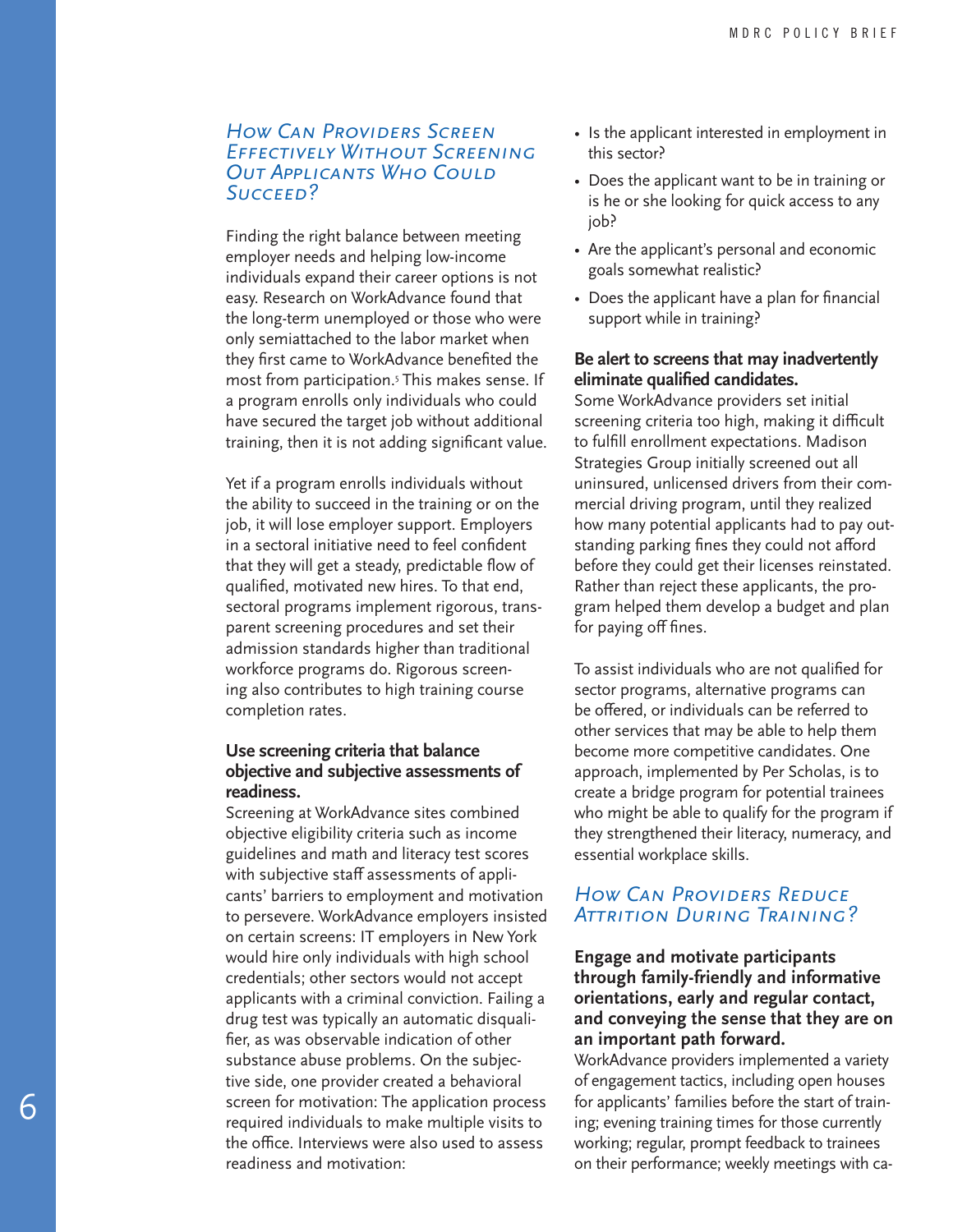reer coaches at training sites; and, in one case, paid internships.

In most WorkAdvance programs, participants moved through training together, as a cohort. Providers see the cohort model as a powerful support system, strengthening group identity and partially substituting for emotional sup port that many participants lacked at home. Providers also focused on reinforcing partici pants' pride that they "earned their seat" in the program.

WorkAdvance providers found that advance ment-focused programs need to abandon the common job services approach of identifying and addressing the barriers to employment that hold lower-income individuals back. At least one provider concluded that too much upfront focus on "fixing" deficiencies — a case management approach — made it hard for participants (and staff members) to focus on strengths and instill a coaching-for-advance ment mindset. 6

Above all else, WorkAdvance providers see strong, stable relationships between partici pants and coaches and trainers as a key to retention during training. There is no substi tute for the personal connection between staff members and participants. These relation ships need to be built early, even before train ing begins, and continue as much as possible through training into postplacement. Making it easy for participants to reach their coach and contact is essential: Providers used cell phone apps and easy-to-access web portals for two-way communication. They made sure that participants knew whom to call when they encountered difficulty.

#### **Offer incentives to reengage struggling participants.**

WorkAdvance programs generally placed a high priority on reengaging struggling partici pants. Two providers that focused intently on reengagement — Madison Strategies Group and Towards Employment — encouraged staff members to suggest relatively simple ways to reengage, such as joining a future cohort or signing up for another class. Both organiza -

tions created financial and other incentives to restore the motivation of wavering participants. Madison Strategies Group sent birthday cards that included staff photos. Participants could win prizes at a Thanksgiving dinner giveaway — but they would have to see a job developer or coach before claiming the prize. The use of incentives stretched into the postplacement pe riod: The organization gave participants a \$20 gift card when they received a promotion if they met with a career navigator at the program office and updated their goals for advancement.

# **P L A C E M E N T S I N J O B S W I T H B E T T E R WAGES AND BENEFITS**

Perhaps the most important finding of the Work - Advance evaluation is that strong outcomes from sectoral initiatives derive from place ments in targeted sector jobs where demand for qualified workers translates into a wage premium — a significantly higher wage than the jobs low-income workers could secure without sector-specific training. 7 WorkAdvance provid ers experimented with various approaches to increase the likelihood of such placements:

- Job development efforts targeting better first jobs and jobs that can lead to higher-quality positions at the next level
- Program flexibility to respond to changing labor markets by shifting sector targets
- Systematic postplacement support to help new hires stay longer, build experience, and position themselves for the next job

Effective approaches require a highly capable and flexible staff, able to build long-term work ing relationships with both employers and program participants.

#### *How Can Providers Structure Job Development to Secure Placements That Provide a Wage or Benefit Premium?*

#### **Work hard to engage employers and their networks and get effective feedback on candidates and hires.**

A range of tactics helped WorkAdvance pro grams secure jobs for their participants that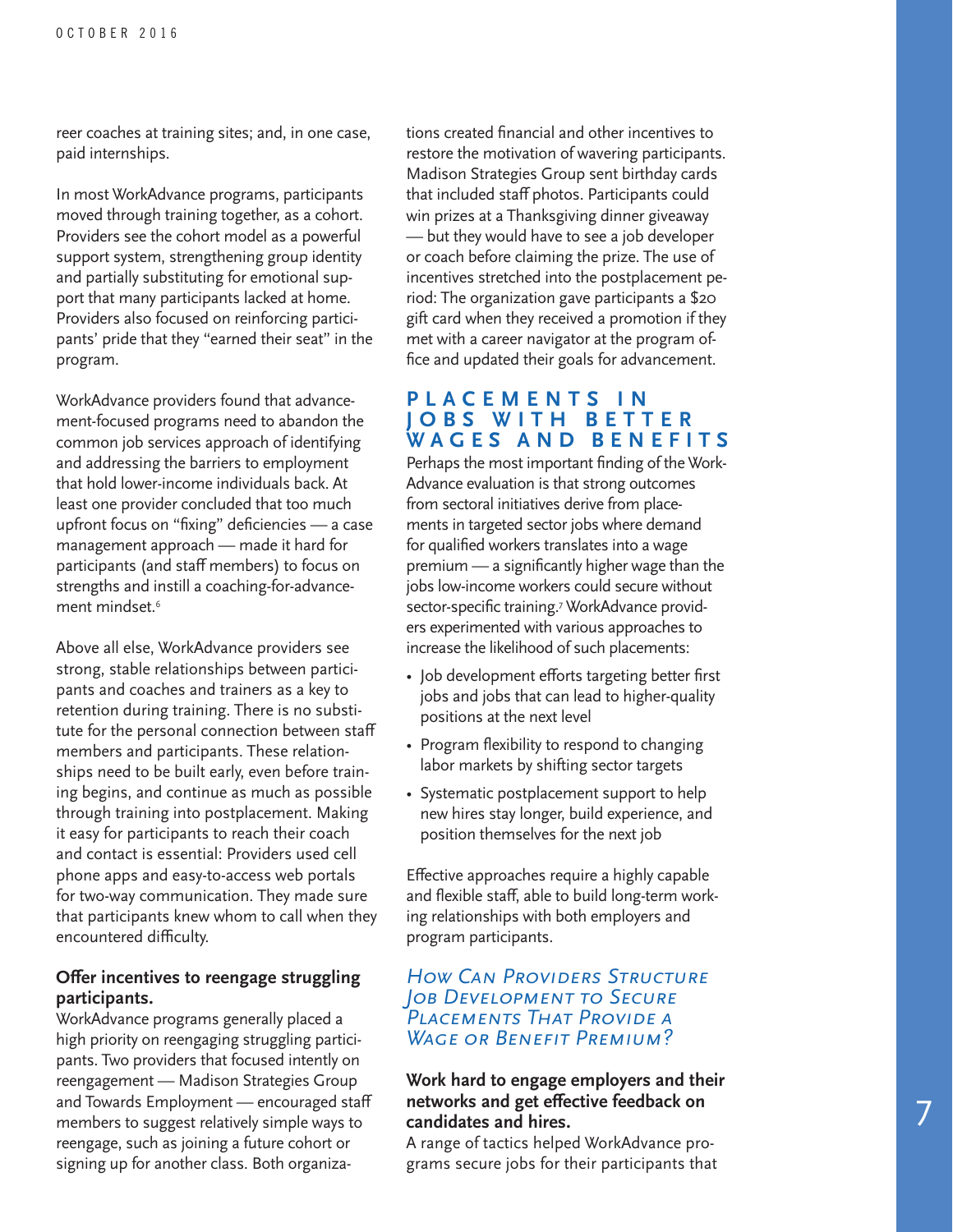provided a wage premium and more gener ous benefits than are typical in entry-level jobs. Providers offer the following lessons:

- Build deep working relationships with industry associations in the targeted sector, in order to identify receptive employers.
- Keep expanding the network of potential employers.
- Look specifically for employers that offer better-than-average benefits and that are comfortable talking about advancement opportunities for participants who persist and perform well.

Providers created regular channels of com munication between program staff members and industry contacts, so that staff members could obtain useful information about how candidates performed in job interviews and how to strengthen training and coaching. The best made sure to be in the field often, at employment sites, so they could identify specific jobs that were well suited for specific graduating participants and help introduce candidates to the employer.

Honesty about trainees and their strengths and weaknesses is important. Employers who feel they are not getting the quality candidates they were promised will lose their enthusiasm and the program will suffer. At the same time, honesty about employer treatment of new hires is also important. Programs should be ready to decline to work with employers that do not seem supportive of program goals or participants or willing to invest time in providing feedback on candi dates and program improvement.

Finally, WorkAdvance programs developed ways to present candidates to employers to maximize trust and minimize consequences if anything went wrong. Weaker candidates can be "sandwiched" between strong can didates, so employers remember the strong ones. Another approach is to start with out reach to smaller firms, minimizing the risk of losing a large potential customer until the program's outreach methods are proven.

#### *How Can Providers Ensure Responsiveness to Changing Labor Market Demand?*

#### **Be flexible and ready to shift program priorities with labor market changes.**

Change is the only constant in labor mar kets and local economies. Program lead ers should expect that over the course of a multiyear initiative, employer demand will shift with changes in technology, competi tive forces, macroeconomic conditions, and other factors. Employer demand changed significantly at every WorkAdvance site dur ing implementation. 8

In Tulsa, the market for aviation manufac turing foundered; Madison Strategies Group responded by shifting its target to jobs in computerized numerical control (CNC) manufacturing. St. Nicks Alliance in New York changed its target from environ mental remediation to commercial driving with a hazardous material endorsement, a very different subsector and set of skills but one that took advantage of the organiza tion's understanding of urban environmen tal jobs.

To build the flexibility to make midcourse cor rections in a sectoral program requires staff members to embed themselves in the indus try and its regional networks. WorkAdvance providers encouraged staff members to read trade newsletters, go to local employer group meetings, and keep their ears to the ground.

When industry needs change, the curricu lum needs to change accordingly; if demand for certain positions dries up, training pro grams need to adapt or shut down — the sooner the better. Senior leaders must be ready to step in where frontline staff mem bers may be hesitant, using industry and employer information to justify the move away from a program that can no longer secure a sufficient number of good jobs and to quickly identify promising substitutes. Providers should also make sure to keep their funders apprised of the possibility of sector changes.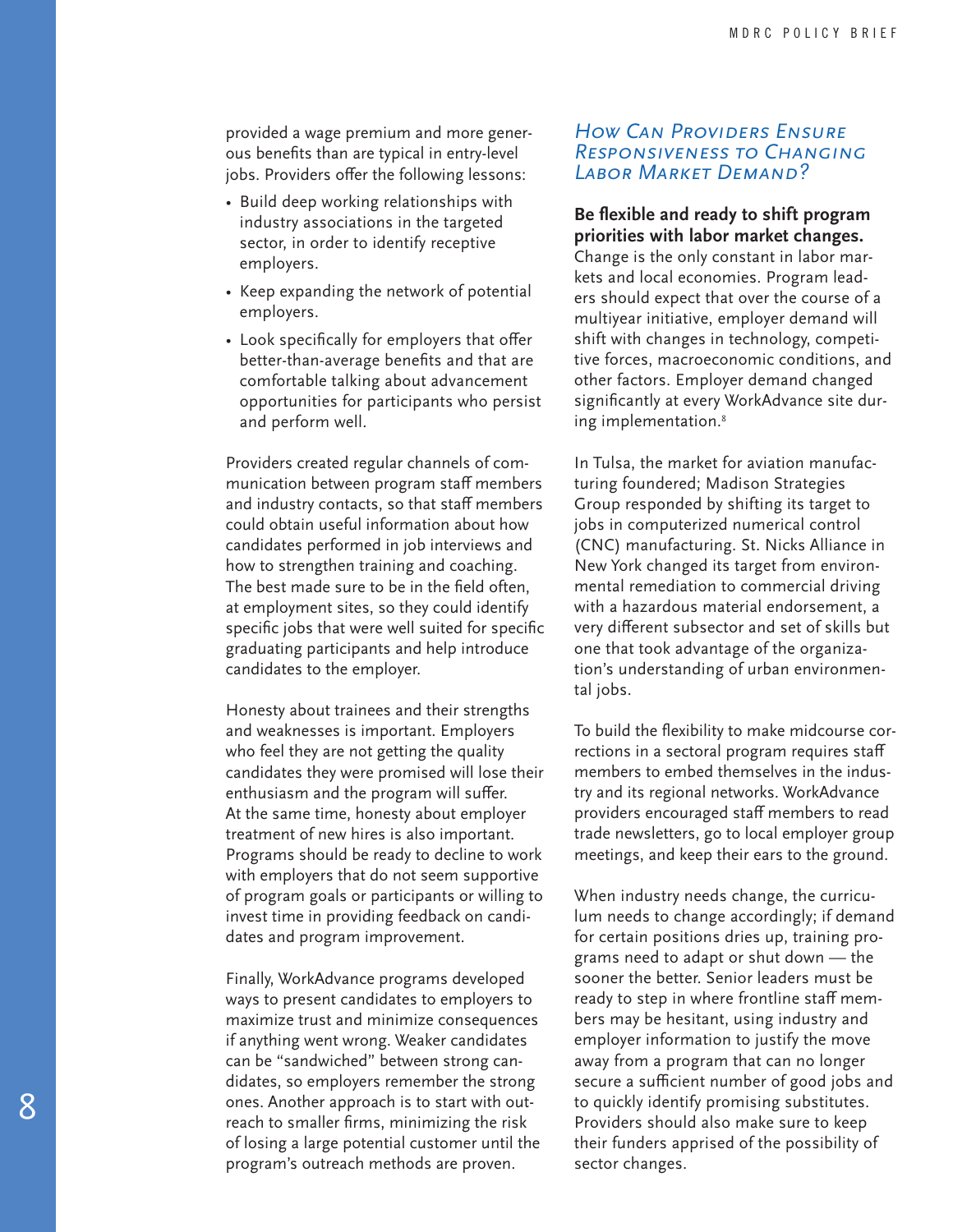#### *What Tactics Strengthen New Hire Retention and Advancement?*

#### **Plan for steady, ongoing postplacement contact.**

The risk of job loss is greatest in a new hire's first 30 to 60 days. During this critical period, communication should be regular and per sonal, focusing on what it will take to keep the job; but it is still important to deliver messages about advancement planning. This is a moment when the continuity of the relationship can be very important. For this reason, Per Scholas leaders argue against creating a dedicated "retention specialist" for postplacement communication in favor of housing this responsibility with career coaches, thereby reducing the number of "handoffs" of participants from one staff member to another. Providers used multiple methods to communicate with participants once they were employed, including personal contact from coaches but also social media, LinkedIn groups for program cohorts, and alumni groups.

#### **Stress planning for advancement, not just for keeping the first job.**

Advancement planning cannot be grafted onto the message after participants are placed in jobs; it will not take. Rather, initial goal-setting and planning activities, including the completion of career maps during intake and their regular updating, are critical. This emphasis reminds participants that while a good first job is great, advancement to the next levels, with more responsibility and better pay, is what will ultimately improve income and economic stability.

Some providers used the hiring firm's em ployee handbook to help new placements understand the standard routes to advance ment, including the firm's performance review process, promotion and raise policies, and performance expectations (such as the accept able number of excused absences). Providers also counseled newly placed employees to negotiate a raise at performance appraisal checkpoints.

New hires who signal eagerness to learn new skills and help the team are more likely to get noticed and get a chance to advance. They might volunteer for particular tasks or express an interest in working more hours, if they have the time. Per Scholas developed a training module to help new hires find men tors, get noticed, and prepare their case for promotion and raises.

Successful placement can change partici pants' sense of their future: WorkAdvance participants were more eager to take advan tage of continuing education opportunities once they were employed and had a realistic picture of available advancement routes.

#### **Help employers and partners create and expand advancement opportunities.**

In addition to providing advancement advice and support for new hires, programs running sectoral initiatives should work with employ ers and other partners to create advance ment opportunities. Close, trusting relation ships with employers can lead to discussion of how existing routes to better jobs can be opened up for well-performing program graduates. Coordination with employer as sociations can result in broader acceptance of skill certificates as a signal of competence and readiness to advance.

#### **T I M E F O R P R O G R A M S TO MATURE**

**Recognize from the outset that sectoral programs take time to get up and running.** It takes time and a high level of organiza tional maturity to build an effective sectoral program. WorkAdvance program managers estimate that it takes at least 18 months to get the various components in place and operating — and closer to three years to run smoothly. The recruitment, screening, train ing, and postplacement support constitute a whole that is more complex than most traditional workforce programs that place individuals into low-wage entry-level jobs.

Many providers have experience with some aspects of a sectoral program but are less well prepared for other components (such as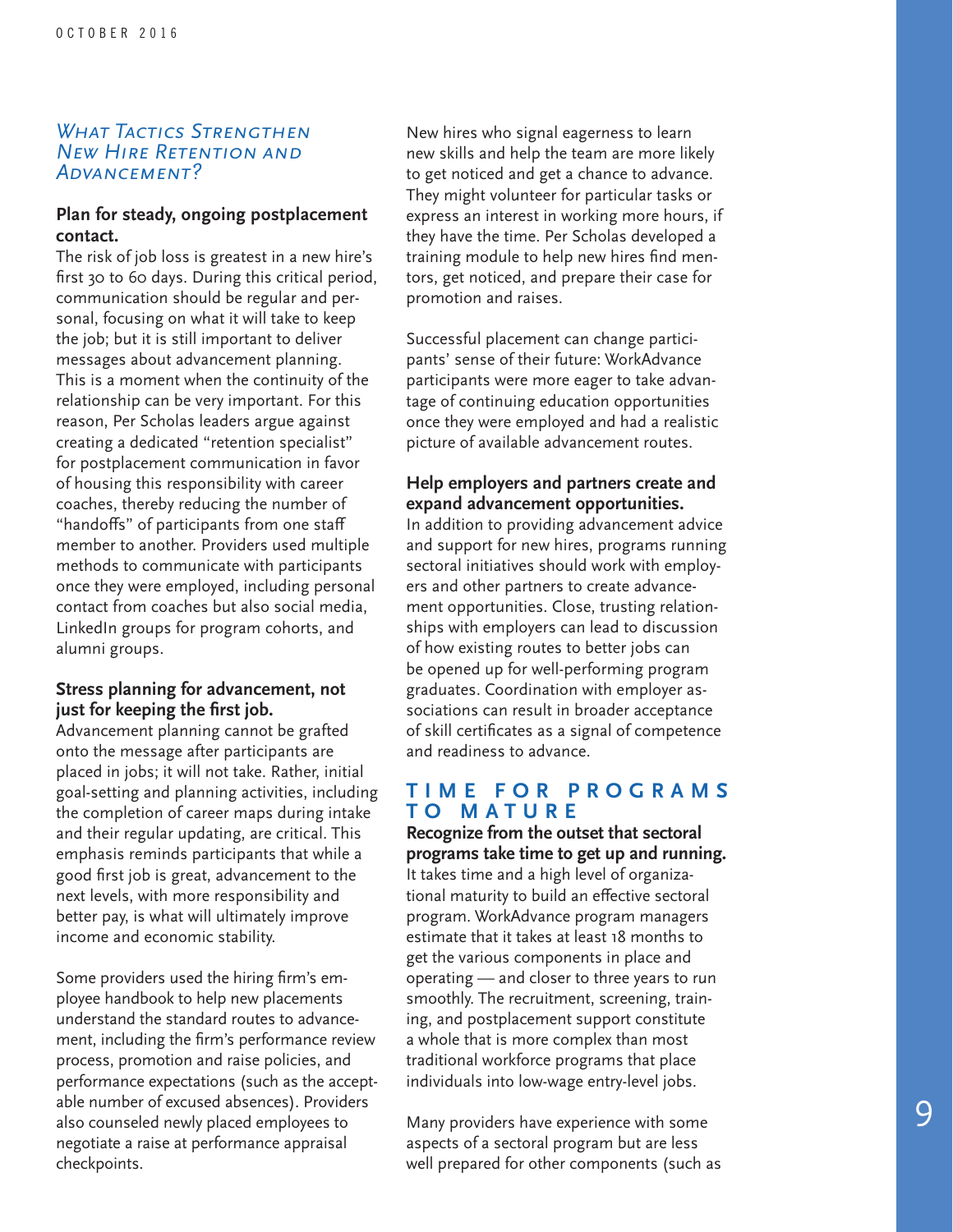subsector labor market analysis, talking with employers about their skill needs, working with training providers to revise curricula to better meet employers' needs, and identifying or hiring staff members who can work well with employers or organize effective post placement support). Given the complexity, new programs should seek advice and techni cal assistance from leaders in the field. Work - Advance providers also recommend finding strong, capable partners (training providers, employer associations) that can help simplify program development and delivery.

#### **Prepare staff for the complexity of the work.**

One theme that emerges clearly from Work - Advance providers' experience is the critical importance of having the right staff mem bers doing the right jobs. Sectoral programs require staff members who understand the industry sector and can work equally well with employer representatives, program partici pants, and training providers. One program leader argued that sectoral efforts should hire extroverts, because of the constant need to persuade someone to do something: employ ers to take a chance on participants, training organizations to revise curricula, and partici pants to persist and complete training.

How important is it for staff members to have deep industry knowledge? Madison Strategies Group believes that industry specifics can be learned, as long as staff members are com fortable with the way employers think about hiring, promoting, and firing; Per Scholas wants its job developers to speak the lan guage of business and have an entrepreneur ial, sales-oriented attitude; Towards Employ ment is committed to hiring staff members with significant experience and relationships in the targeted industry.

Sectoral programs can strengthen and reinforce the staff's industry knowledge by building learning opportunities into daily routine. Staff members can be given tasks that encourage demand-side thinking; the business development team can be asked to present to trainers and coaches in staff

meetings; coaches can be expected to attend training sessions; job developers and coaches can attend the same meetings so they align their language and the lenses through which they look at program priorities.

#### **Develop a system for using data regularly for program monitoring and improvement.**

WorkAdvance providers used data for several purposes:

- To stay abreast of labor market changes
- To keep the program's scale in line with a realistic understanding of demand
- To track the effectiveness of recruitment strategies and messages
- To track applicants' progress in training, placement, and advancement on the job
- To identify design obstacles to trainee prog ress and success

In a program that has complex supply and de mand dynamics, a supple, robust database is critical to staying ahead of changing conditions and planning for improvement and success.

# **CONCLUSION**

WorkAdvance is a promising strategy to help low-income adults gain skills and creden tials, secure better-paying jobs, and position themselves for further advancement. The providers implementing WorkAdvance learned first-hand that sectoral programs that empha size responsiveness to employer demand in high-growth sectors are complicated and take time to gel into a comprehensive program that can benefit large numbers of low-skilled adults. This brief draws out some of the main implementation lessons for the benefit of organizations and partnerships that aim to build on the best of sector-based training and postemployment retention and advancement support.

#### **NOTES**

1 Hendra et al. (2016).

2 This brief was informed by interviews with Plinio Ayala and Miriam McBride, Per Scholas (December 10-15, 2015); interviews with Dale Grant, Doug Cotter, and Chris Bern hardt, Grant Associates (January 27, 2016); and interviews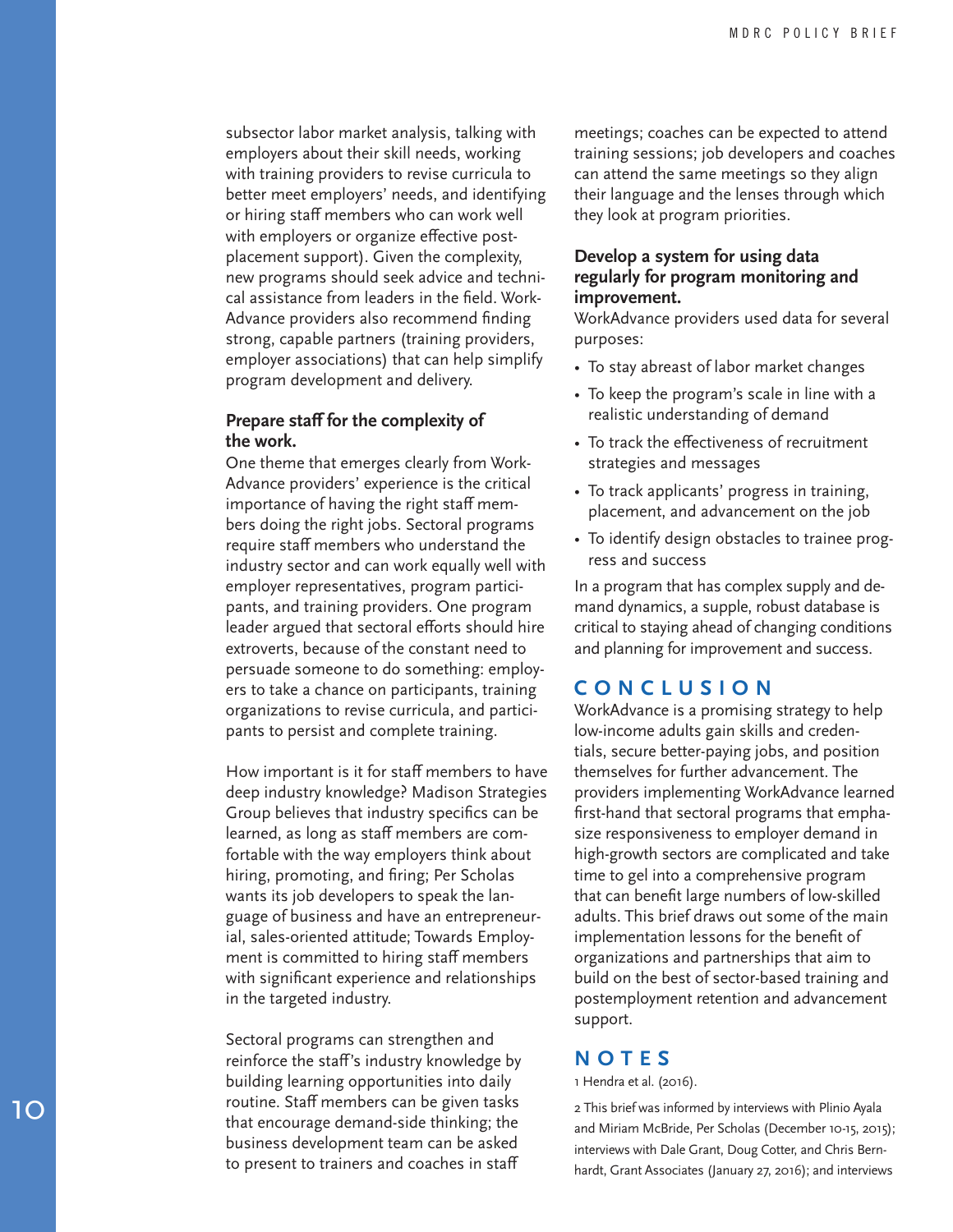and correspondence with Angie Kamath, Per Scholas; Rebecca Kusner and Chelsea Mills, Towards Employment; and Karen Pennington, Madison Strategies Group (May 2016).

- 3 Tessler et al. (2014).
- 4 Tessler et al. (2014).
- 5 Hendra et al. (2016).
- 6 Frieda Molina, internal memorandum, June 5, 2012.
- 7 Hendra et al. (2016).
- 8 Hendra et al. (2016).

# **ACKNOWLEDGMENTS**

WorkAdvance is one of five evidence-based programs that were implemented as part of the 2010 Social Innovation Fund (SIF) grant to the Mayor's Fund to Advance New York City and the New York City Center for Economic Opportunity (CEO). The SIF unites public and private resources to evaluate and grow innovative community-based solutions with evidence of results. The SIF is a program of the Corporation for National and Community Service (CNCS), a federal agency that engages more than 5 million Americans in service through its AmeriCorps, Senior Corps, Social Innovation Fund, and Volunteer Generation Fund programs, and leads the President's national call to service initiative, United We Serve.

Matching funds for WorkAdvance have been provided by Bloomberg Philanthropies, Open Society Foundations, The Rockefeller Foundation, Altman Foundation, Common Bond Foundation, Ford Foundation, The Fund for Our Economic Future, George Kaiser Family Foundation, The Ira W. DeCamp Foundation, JPMorgan Chase Foundation, The Kresge Foundation, Robin Hood Foundation, Surdna Foundation, Tiger Foundation, Tulsa Area United Way, Tulsa Community Foundation, and The Harry and Jeanette Weinberg Foundation, Inc.

The authors wish to express our deepest gratitude to the administrators and staff at all the organizations in the WorkAdvance demonstration who allowed us to learn from their varied and rich experiences. The WorkAdvance program became a reality under the guidance and leadership of Dale Grant, Doug Cotter, Chris Bernhardt, and Karen Pennington at Madison Strategies Group; Plinio Ayala, Angie Kamath, Kelly Richardson, Linda Quinones-Lopez, Venicia El-Amin, Miriam McBride, and Craig Rosenberg at Per Scholas; Jill Rizika, Rebecca Kusner, Chelsea Mills, and Sam Awad at Towards Employment; and Michael Rochford, Carolann Johns, and Janice Tosto at St. Nicks Alliance. Their dedication and professionalism were remarkable. We also want to thank the many career coaches, job developers, data managers, technical and career readiness instructors, and other staff members involved with WorkAdvance at the provider organizations for their positive attitude and tireless energy in bringing WorkAdvance to life and teaching us what it takes to implement a sector-focused advancement program.

#### **REFERENCES**

[Hendra, Richard, David H. Greenberg, Gayle Hamilton,](http://www.mdrc.org/publication/encouraging-evidence-sector-focused-advancement-strategy-0)  [Ari Oppenheim, Alexandra Pennington, Kelsey Schaberg,](http://www.mdrc.org/publication/encouraging-evidence-sector-focused-advancement-strategy-0)  [and Betsy L. Tessler. 2016.](http://www.mdrc.org/publication/encouraging-evidence-sector-focused-advancement-strategy-0) *Encouraging Evidence on a [Sector-Focused Advancement Strategy: Two-Year Impacts](http://www.mdrc.org/publication/encouraging-evidence-sector-focused-advancement-strategy-0)  [from the WorkAdvance Demonstration](http://www.mdrc.org/publication/encouraging-evidence-sector-focused-advancement-strategy-0)*. New York: MDRC.

[Tessler, Betsy L., Michael Bangser, Alexandra Pennington,](http://www.mdrc.org/publication/meeting-needs-workers-and-employers)  [Kelsey Schaberg, and Hannah Dalporto. 2014.](http://www.mdrc.org/publication/meeting-needs-workers-and-employers) *Meeting [the Needs of Workers and Employers: Implementation of a](http://www.mdrc.org/publication/meeting-needs-workers-and-employers)  [Sector-Focused Career Advancement Model for Low-Skilled](http://www.mdrc.org/publication/meeting-needs-workers-and-employers)  Adults.* [New York: MDRC.](http://www.mdrc.org/publication/meeting-needs-workers-and-employers)

> We are especially grateful to our colleagues at CEO, who managed the entire New York City SIF project, worked closely with the providers to raise the SIF matching funds, convened providers to share best practices and experiences through the SIF Learning Network, and monitored providers' performance. In particular, we thank David Berman, Patrick Hart, and Sinead Keegan. We also want to thank Barbara Goldman, Gayle Hamilton, and Richard Hendra at MDRC and Patrick Hart and David Berman at CEO for their suggestions on drafts of this brief. Makenzi Sumners coordinated production of the brief and Jennie Kaufman edited it.

Dissemination of MDRC publications is supported by the following funders that help finance MDRC's public policy outreach and expanding efforts to communicate the results and implications of our work to policymakers, practitioners, and others: The Annie E. Casey Foundation, Charles and Lynn Schusterman Family Foundation, The Edna McConnell Clark Foundation, Ford Foundation, The George Gund Foundation, Daniel and Corinne Goldman, The Harry and Jeanette Weinberg Foundation, Inc., The JBP Foundation, The Joyce Foundation, The Kresge Foundation, Laura and John Arnold Foundation, Sandler Foundation, and The Starr Foundation.

In addition, earnings from the MDRC Endowment help sustain our dissemination efforts. Contributors to the MDRC Endowment include Alcoa Foundation, The Ambrose Monell Foundation, Anheuser-Busch Foundation, Bristol-Myers Squibb Foundation, Charles Stewart Mott Foundation, Ford Foundation, The George Gund Foundation, The Grable Foundation, The Lizabeth and Frank Newman Charitable Foundation, The New York Times Company Foundation, Jan Nicholson, Paul H. O'Neill Charitable Foundation, John S. Reed, Sandler Foundation, and The Stupski Family Fund, as well as other individual contributors.

The findings and conclusions in this report do not necessarily represent the official positions or policies of the funders.

For information about MDRC and copies of our publications, see our website: www.mdrc.org.

Copyright © 2016 by MDRC®. All rights reserved.